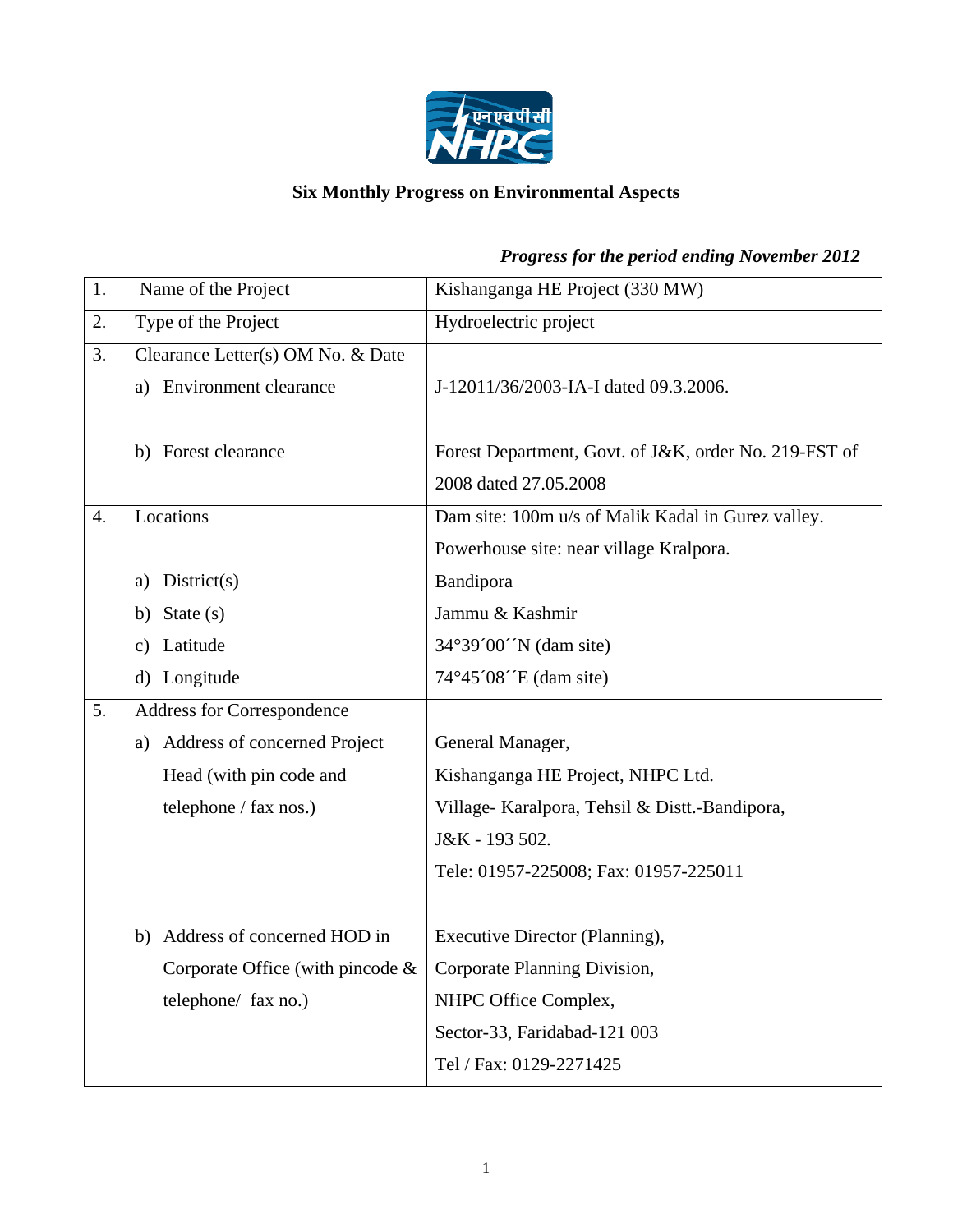| 6. | <b>Details of Environmental</b>       | Following Environmental Management plans are being                                                     |                                       |                |                    |                          |                    |       |
|----|---------------------------------------|--------------------------------------------------------------------------------------------------------|---------------------------------------|----------------|--------------------|--------------------------|--------------------|-------|
|    | <b>Management Plans:</b>              | implemented at the project:                                                                            |                                       |                |                    |                          |                    |       |
|    |                                       | S. No<br><b>EMP</b>                                                                                    |                                       |                |                    |                          |                    |       |
|    |                                       | 1.<br><b>Biodiversity Conservation Plan</b>                                                            |                                       |                |                    |                          |                    |       |
|    |                                       |                                                                                                        | 2.<br><b>Catchment Area Treatment</b> |                |                    |                          |                    |       |
|    |                                       | 3.                                                                                                     | <b>Fisheries Development</b>          |                |                    |                          |                    |       |
|    |                                       | 4.                                                                                                     | Public Health Delivery System         |                |                    |                          |                    |       |
|    |                                       | 5.                                                                                                     | Solid Waste Management                |                |                    |                          |                    |       |
|    |                                       | 6.                                                                                                     | <b>Energy Conservation Measures</b>   |                |                    |                          |                    |       |
|    |                                       |                                                                                                        | 7.<br>Rehabilitation of Dumping sites |                |                    |                          |                    |       |
|    |                                       | 8.<br>Landscaping & restoration of construction areas<br>9.<br>Creation of Green Belt around reservoir |                                       |                |                    |                          |                    |       |
|    |                                       | 10.<br>Disaster Management Plan                                                                        |                                       |                |                    |                          |                    |       |
|    |                                       | Revised Resettlement & Rehabilitation Plan<br>11.                                                      |                                       |                |                    |                          |                    |       |
|    |                                       |                                                                                                        |                                       |                |                    |                          |                    |       |
| 7. | Break -up of the Project area (land   |                                                                                                        |                                       |                |                    |                          |                    |       |
|    | details)                              | Submergence area (in ha):                                                                              |                                       |                |                    |                          |                    |       |
|    | Submergence area (forest & non-<br>a) | Forest land<br>i.                                                                                      |                                       |                |                    | 70.00                    |                    |       |
|    |                                       | ii.                                                                                                    | Non-forest land                       |                |                    | 214.05                   |                    |       |
|    | forest)                               | Sub-total<br>$\mathbf{A}$                                                                              |                                       |                |                    | 284.05                   |                    |       |
|    | Others<br>b)                          | Others:                                                                                                |                                       |                |                    |                          |                    |       |
|    |                                       | i.<br>Forest land                                                                                      |                                       |                |                    | 55.00                    |                    |       |
|    |                                       | ii.<br>$\bf{B}$<br>Sub-total                                                                           | Non-forest land                       |                |                    | 40.02<br>95.02           |                    |       |
|    |                                       |                                                                                                        | <b>Grand Total:</b>                   |                |                    | 379.07 ha                |                    |       |
|    |                                       |                                                                                                        |                                       |                |                    |                          |                    |       |
| 8. | Break up of the Project affected      | Details of Project Affected Families (PAFs):                                                           |                                       |                |                    |                          |                    |       |
|    | population with enumeration of those  | Location<br>Categories                                                                                 |                                       |                |                    |                          |                    |       |
|    | losing houses / dwelling units only,  | Families<br>losing house                                                                               |                                       |                | Families<br>losing |                          | Families<br>losing |       |
|    | agricultural land only, both dwelling |                                                                                                        |                                       | & land         |                    | house                    |                    | land  |
|    | units and agricultural land and       | Powerhouse area:<br>Chak & Kralpora                                                                    |                                       |                | 05                 |                          |                    | 160   |
|    | landless labourers / artisans.        | Dam area villages:                                                                                     |                                       |                | 130                |                          | 50                 | 262   |
|    |                                       | Badwan, Wampora,                                                                                       |                                       |                |                    |                          |                    |       |
|    |                                       | Khandiyal, Khapuri                                                                                     |                                       |                |                    |                          |                    |       |
|    |                                       | Sub-total<br>135                                                                                       |                                       |                |                    | 50                       | 422                |       |
|    |                                       | Total no. of PAFs*                                                                                     |                                       |                |                    | 607                      |                    |       |
|    |                                       | Category-wise classification:                                                                          |                                       |                |                    |                          |                    |       |
|    | SC/ST/Adivasis<br>a)                  | Location                                                                                               | Gen.                                  | <b>SC</b>      | <b>ST</b>          | OBC                      | <b>RBA</b>         | Total |
|    | Others<br>b)                          | Power house                                                                                            | 114                                   | 2              | 47                 | 01                       | 01                 | 165   |
|    |                                       | Dam area                                                                                               |                                       | $\overline{a}$ | 442                | $\overline{\phantom{a}}$ | $\frac{1}{2}$      | 442   |
|    |                                       | (RBA-Reserved Backward Area)                                                                           |                                       |                |                    |                          |                    |       |
|    |                                       | Note: * Figures have been compiled from data submitted by                                              |                                       |                |                    |                          |                    |       |
|    |                                       | Collectorate Land Acquisition, Bandipora.                                                              |                                       |                |                    |                          |                    |       |
|    |                                       | Figures are tentative. Committee has been formulated by D.C.                                           |                                       |                |                    |                          |                    |       |
|    |                                       | Bandipora for finalisation of PAFs under various categories.                                           |                                       |                |                    |                          |                    |       |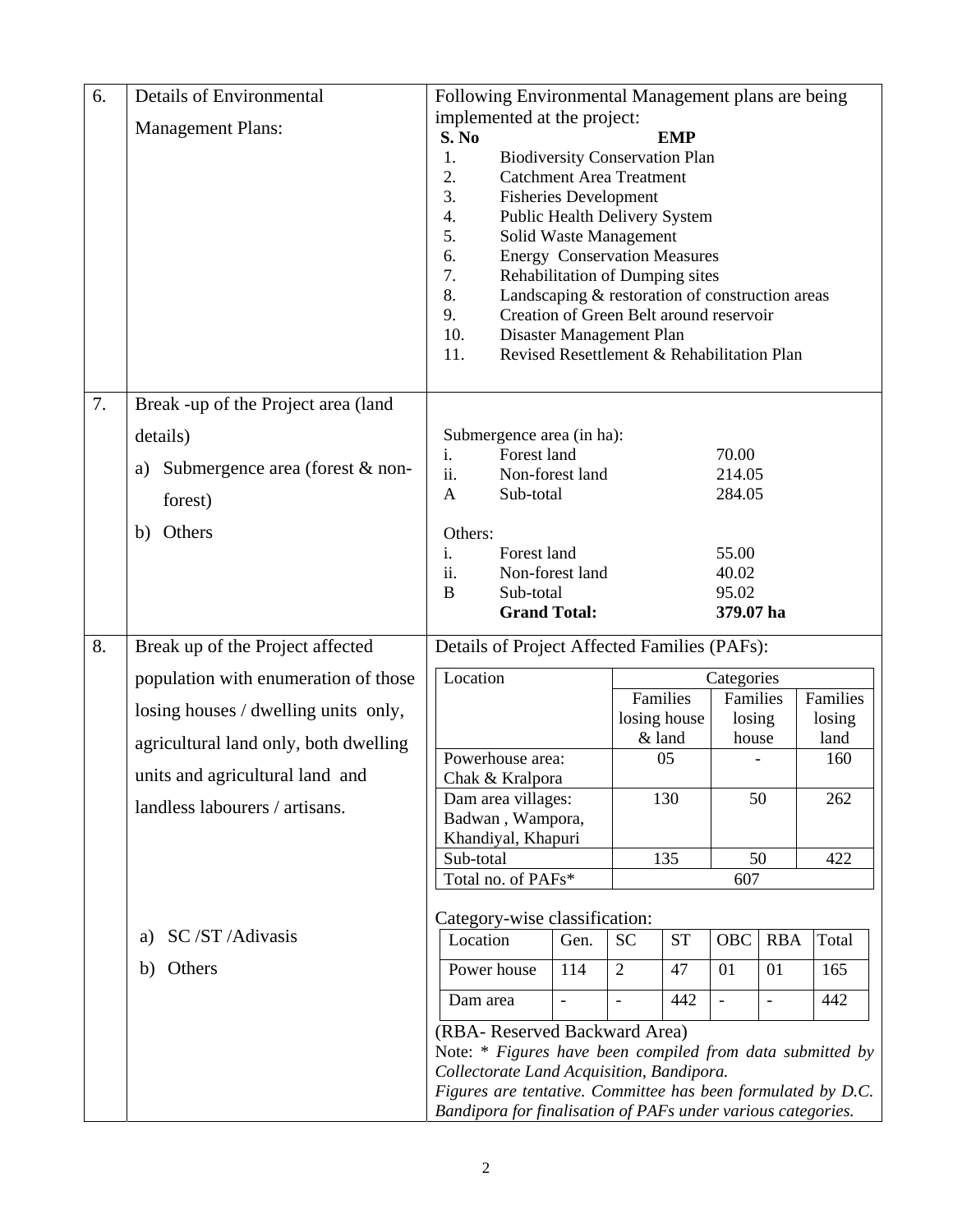| 9.  | <b>Financial details</b>                                                                                      |                                                                                                                                                       |                                                        |           |                                   |  |
|-----|---------------------------------------------------------------------------------------------------------------|-------------------------------------------------------------------------------------------------------------------------------------------------------|--------------------------------------------------------|-----------|-----------------------------------|--|
|     | Project cost as originally planned<br>a)<br>and subsequent revised estimates                                  | Rs. 3642.04 crores at September 2007 PL.                                                                                                              |                                                        |           |                                   |  |
|     | and the years of price reference.                                                                             |                                                                                                                                                       |                                                        |           |                                   |  |
|     | b) Actual expenditure incurred on                                                                             | Rs. 1835.65 crores upto Nov. 2012.                                                                                                                    |                                                        |           |                                   |  |
|     | the project so far.                                                                                           |                                                                                                                                                       |                                                        |           |                                   |  |
|     | c) Allocations<br>made<br>for                                                                                 | Rs. 49.77 crores $+$ Rs. 253.75 crores (revised R&R plan)                                                                                             |                                                        |           |                                   |  |
|     | environmental<br>management                                                                                   | $=$ Rs. 303.52 crores                                                                                                                                 |                                                        |           |                                   |  |
|     | plans.<br>d) Actual expenditure incurred on                                                                   | S.<br><b>Funds</b><br><b>Expenditure</b><br><b>EMP</b>                                                                                                |                                                        |           |                                   |  |
|     | the environmental management                                                                                  | N <sub>0</sub>                                                                                                                                        |                                                        | allocated | incurred                          |  |
|     | plans so far.                                                                                                 |                                                                                                                                                       |                                                        |           | $(Rs. in lakhs)$ $(Rs. in lakhs)$ |  |
|     |                                                                                                               | 1.                                                                                                                                                    | <b>Biodiversity Conservation</b><br>Plan               | 102.06    |                                   |  |
|     |                                                                                                               | 2.                                                                                                                                                    | <b>Catchment Area Treatment</b>                        | 679.94    | 396.35                            |  |
|     |                                                                                                               | 3.                                                                                                                                                    | <b>Fisheries Development</b>                           | 57.33     | 25.00                             |  |
|     |                                                                                                               | 4.                                                                                                                                                    | <b>Public Health Delivery</b><br>System                | 186.27    |                                   |  |
|     |                                                                                                               | 5.                                                                                                                                                    | Solid Waste Management                                 | 91.40     |                                   |  |
|     |                                                                                                               | 6.                                                                                                                                                    | Energy Conservation<br>Measures                        | 63.79     | $261*$                            |  |
|     |                                                                                                               | 7.                                                                                                                                                    | <b>Rehabilitation of Dumping</b><br>sites              | 1770.66   |                                   |  |
|     |                                                                                                               | 8.                                                                                                                                                    | Landscaping & Restoration<br>of Construction areas     | 191.37    |                                   |  |
|     |                                                                                                               | 9.                                                                                                                                                    | <b>Creation of Green Belt</b><br>around reservoir      | 58.69     |                                   |  |
|     |                                                                                                               | 10.                                                                                                                                                   | Disaster Management Plan                               | 154.12    | $\overline{\phantom{0}}$          |  |
|     |                                                                                                               |                                                                                                                                                       | sub-total (a)                                          | 3355.63   | 421.35                            |  |
|     |                                                                                                               | 11.                                                                                                                                                   | Resettlement &<br>Rehabilitation Plan<br>sub-total (b) | 25375     | 5373                              |  |
|     |                                                                                                               | A.                                                                                                                                                    | sub-total $(a + b)$                                    | 28730.63  | 5794.35                           |  |
|     |                                                                                                               | 12                                                                                                                                                    | Compensatory afforestation                             | 95.69     | 75                                |  |
|     |                                                                                                               | 13                                                                                                                                                    | Compensation for forest                                |           | 257                               |  |
|     |                                                                                                               |                                                                                                                                                       | land                                                   | 327.58    |                                   |  |
|     |                                                                                                               | 14                                                                                                                                                    | NPV of forest land                                     | 1198.23   | 939                               |  |
|     |                                                                                                               | <b>B.</b>                                                                                                                                             | Grand-Total (A+B)                                      | 30352     |                                   |  |
|     |                                                                                                               | *Free fuel to labourers is being supplied by the engaged<br>Contractors, therefore, it is not included in the expenditure<br>made under EMP.          |                                                        |           |                                   |  |
| 10. | Forest Land requirements<br>Status of approval for diversion<br>a)<br>of forest land for non-forestry<br>use. | Forest clearance for 125 ha forest land has been accorded<br>by Forest Department, Govt. of J&K, vide order No. 219-<br>FST of 2008 dated 27-05-2008. |                                                        |           |                                   |  |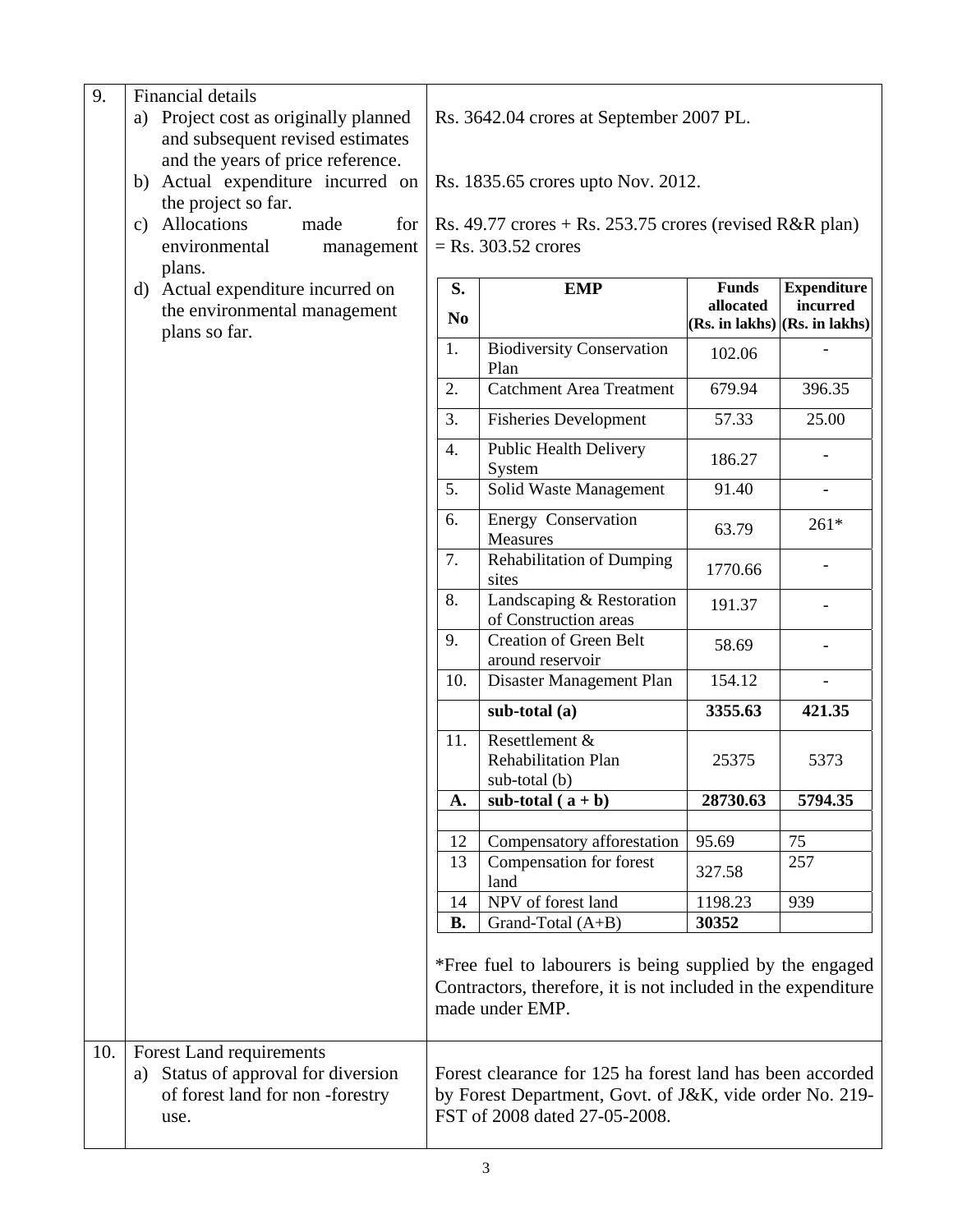|     | b) The status of clear felling in      | Dam area: Data under compilation.                                     |
|-----|----------------------------------------|-----------------------------------------------------------------------|
|     | forest land                            | Powerhouse area:                                                      |
|     |                                        | Approval for clear felling $-1326$ nos.                               |
|     |                                        | Clear felling undertaken $-588$ nos.                                  |
|     |                                        | (Process for demarking of the left out trees/ poles has been          |
|     |                                        | initiated).                                                           |
| 11. | Status of construction                 |                                                                       |
|     | a) Date of commencement (Actual        | 22.01.2009 (Actual)                                                   |
|     | and / or planned)                      |                                                                       |
|     | b) Date of completion (actual /        | 21.01.2016 (Planned)                                                  |
|     | planned)                               |                                                                       |
| 12. | Reasons for the delay. If the project  | Not Applicable                                                        |
|     | is yet to be started.                  |                                                                       |
| 13. | Details of site visits                 |                                                                       |
|     | a) By Monitoring Committee             | 1 <sup>st</sup> visit and meeting of the Multidisciplinary Monitoring |
|     |                                        | Committee held on 1 <sup>st</sup> June 2011.                          |
|     |                                        | $2nd$ visit and meeting of the Multidisciplinary Monitoring           |
|     |                                        | Committee held on 16-17 Nov. 2012.                                    |
|     |                                        |                                                                       |
|     | b) By Regional Office                  | Visit by Director, Northern Regional Office of MOEF,                  |
|     |                                        | Chandigarh on $1st$ June 2011 and on 16-17 Nov. 2012.                 |
| 14. | Brief note on the status of compliance | Details are enclosed as <b>Annex-A</b> .                              |
|     | of the conditions stipulated by        |                                                                       |
|     |                                        |                                                                       |
|     | <b>MOEF</b>                            |                                                                       |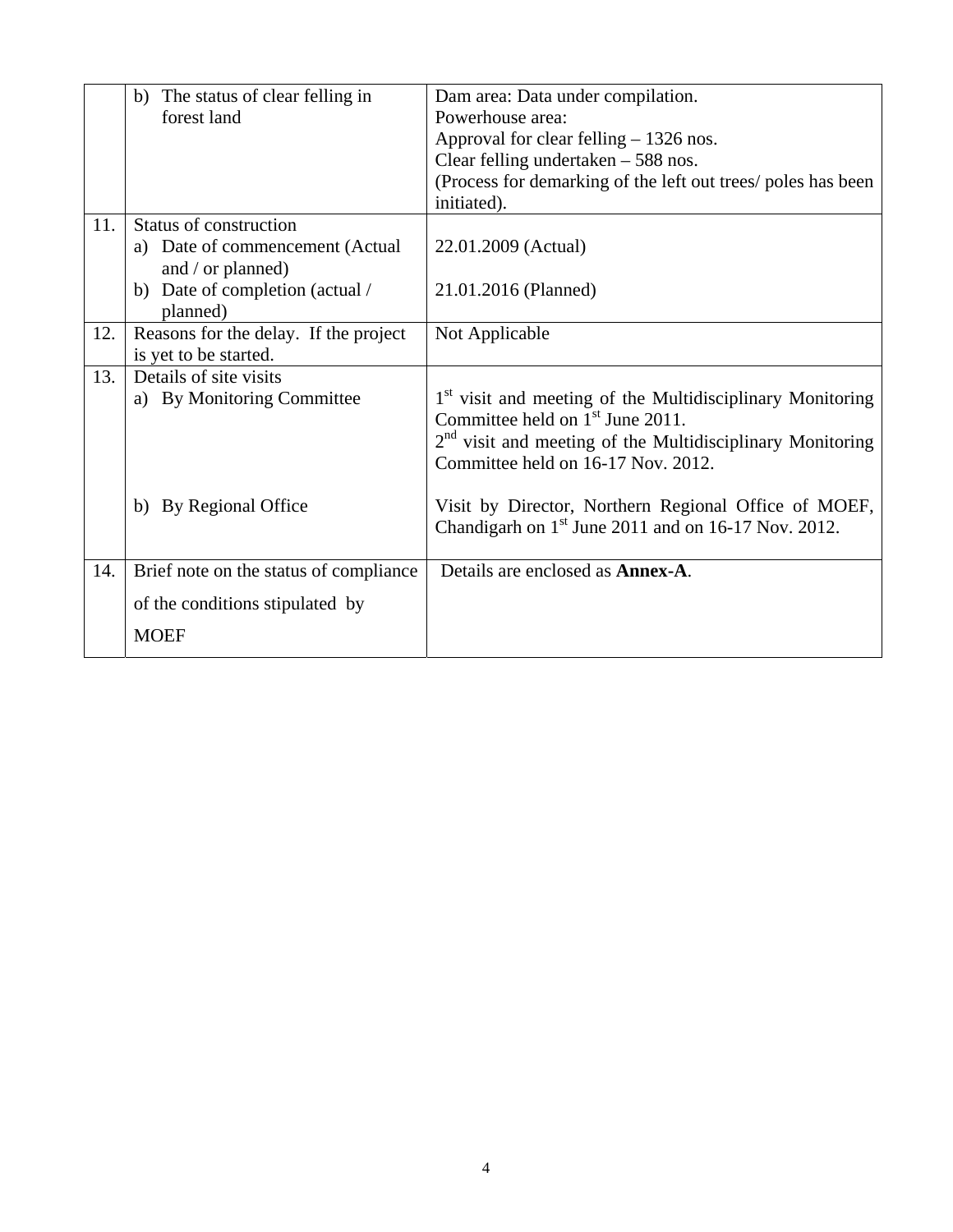#### **Brief report on implementation of the various Environment Management Plans**

#### **1. Catchment Area Treatment (CAT) Plan**

An amount of Rs. 679.94 lakhs was earmarked for CAT Plan in the EMP report. However, the CAT plan has been revised by the concerned Divisional Forest Officer (DFO), J&K and the cost has been enhanced to Rs. 1024 lakhs. The plan stands deliberated in the  $2<sup>nd</sup>$  Multidisciplinary Environmental Monitoring Committee (EMC) meeting wherein Forest Deptt. has explained that the revision in the financial implication of plan is due to escalation in labour and item rates and there has been no revision in the physical targets as mentioned in the EMP report. The Project has released the first installment of Rs. 396 lakhs for two year plan, in Oct. 2012. It has also been assured by the Forest Deptt. that some works pertaining to development of nurseries etc. shall be undertaken in the current financial year.

#### **2. Biodiversity Conservation Plan**

An amount of Rs. 102.06 lakhs has been earmarked for Biodiversity Conservation plan as per EMP. However, the plan has been revised by J&K State Wildlife Dept. with financial implication enhanced to Rs. 200 lakhs. The revised plan stands deliberated in the 2<sup>nd</sup> Multidisciplinary EMC meeting wherein the Committee has recommended for revision of cost and labour wages escalation to be incorporated in the revised plan. Further, Wild Life Warden (also a member of EMC) was requested to submit the Annual Work Programme for two years, duly approved by NHPC, for releasing of funds from sanctioned cost.

#### **3. Fisheries Development Plan**

An amount of Rs. 57.33 lakhs was earmarked for Fisheries Development Plan in the EMP report. J&K State Fisheries Deptt. has submitted a revised plan for development of fisheries at Gurez / Bandipora with an estimated cost of about Rs. 7.05 crores, which is quite on higher side. The revised plan stands deliberated in the 2<sup>nd</sup> Multidisciplinary EMC meeting, wherein Jt. Director, Fisheries Deptt. has agreed to submit the revised plan within one month for consideration. An amount of Rs. 25 lakhs has already been released to Fisheries Deptt., Govt. of J&K in Jan. 2011 for works related to development of Fish farm at Gurez. Fisheries Deptt. shall submit the utilisation certificate of the funds already released by the project and shall start works in the current season.

# **4. Free Fuel Supply**

Free fuel in the form of LPG cylinders is being used by the Contractors engaged at various project sites. The quantity supplied till Oct. 2012 and the expenditure incurred for same are as follows:

| Year / period              | Quantity of LPG cylinders supplied | Expenditure incurred |
|----------------------------|------------------------------------|----------------------|
| From<br>commencement<br>Ωt | 18,270 nos.                        | $Rs. 2.61$ crores    |
| work till Oct. 2012        |                                    |                      |

#### **5. Muck Disposal**

 The muck generated due to construction works at various sites, is being dumped, at the earmarked and approved dumping sites. Further, as per the requirement and location, some of the muck is reused for soling and metalling of access roads to different project sites and for